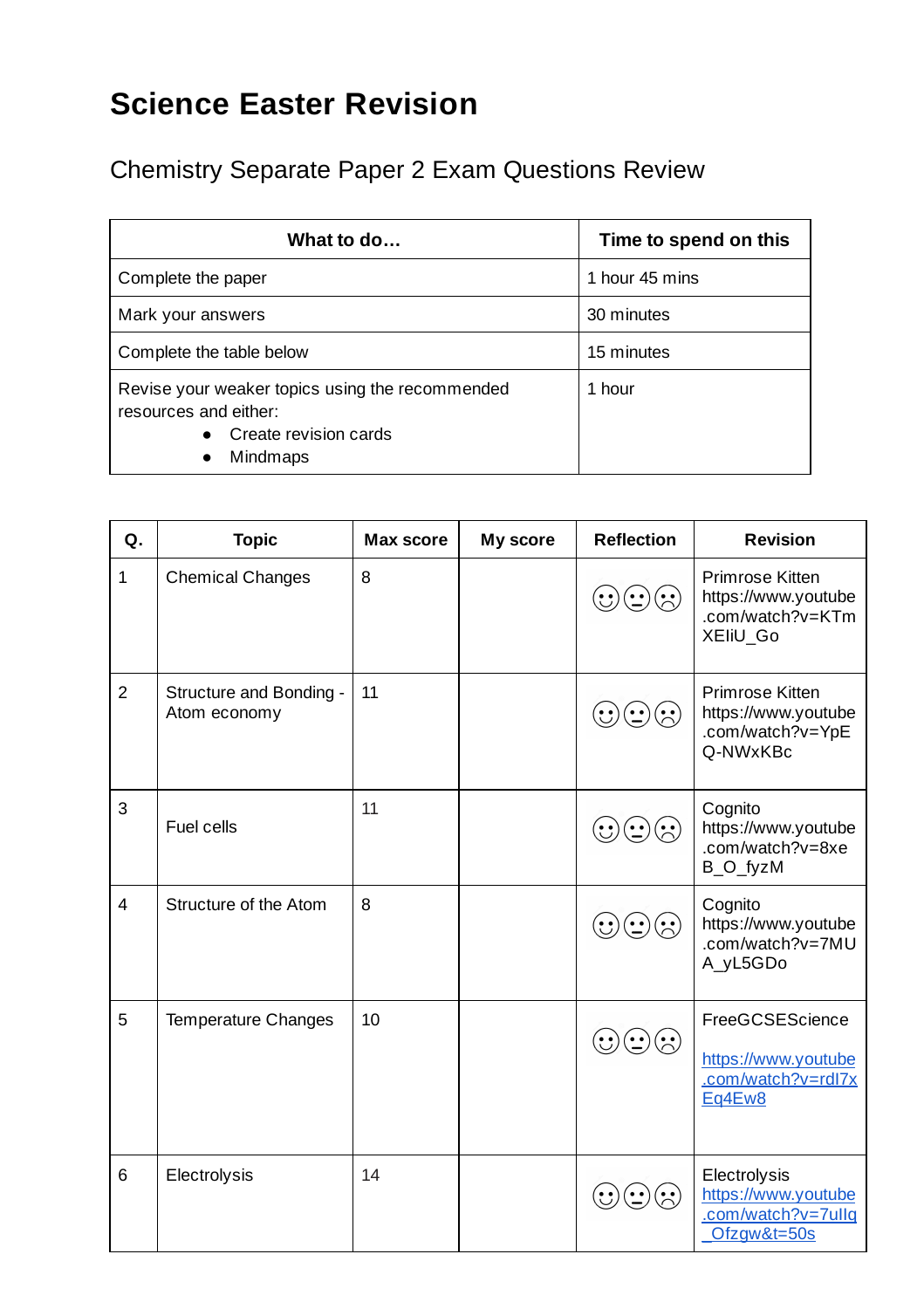|                |                                              |     |                                      | Volume of a Gas<br>https://www.youtube<br>.com/watch?v=Qn5<br>CgfokdWk                                                         |
|----------------|----------------------------------------------|-----|--------------------------------------|--------------------------------------------------------------------------------------------------------------------------------|
| $\overline{7}$ | Reactivity of Group 7<br>and Bond Energy     | 11  | $\mathbf{\hat{C}}(\mathbf{\hat{C}})$ | Cognito<br>https://www.youtube<br>.com/watch?v=HT1<br><b>ZAPOIBAQ</b>                                                          |
|                |                                              |     |                                      | <b>Bond Energy</b><br>https://www.youtube<br>.com/watch?v=eEx<br>CBkp4jB4                                                      |
| 8              | <b>Transition Metals and</b><br>Quantitative | 15  |                                      | <b>Fuse School</b><br>https://www.youtube<br>.com/watch?v=m0U<br>j7mSC6HU                                                      |
|                |                                              |     |                                      | Quantitative<br>https://www.youtube<br>.com/watch?v=K4p<br>w -U6Xpc&list=PL9<br><b>IOUNCPbCxUhxxFU</b><br>bR4SNfwmaRB8m<br>YX3 |
| 9              | Strong and Weak Acids<br>and Titration       | 12  | $\bigodot\bigodot\bigodot$           | <b>FreeGCSE Science</b><br>https://www.youtube<br>.com/watch?v=4plH<br>hXfGZIE                                                 |
|                |                                              |     |                                      | Titration<br>https://www.youtube<br>.com/watch?v=vn3<br>Rx3g1VPk&t=257s                                                        |
|                | <b>TOTAL SCORE:</b>                          | 100 |                                      |                                                                                                                                |

## **Other useful links:**

BBC Bitesize - AQA Combined Science: <https://www.bbc.co.uk/bitesize/examspecs/z8r997h> Oak National Chemistry lessons:

[https://classroom.thenational.academy/subjects-by-key-stage/key-stage-4/subjects/chemistr](https://classroom.thenational.academy/subjects-by-key-stage/key-stage-4/subjects/chemistry) [y](https://classroom.thenational.academy/subjects-by-key-stage/key-stage-4/subjects/chemistry)

Kay Science: <https://www.kayscience.com/>

**WWW:**